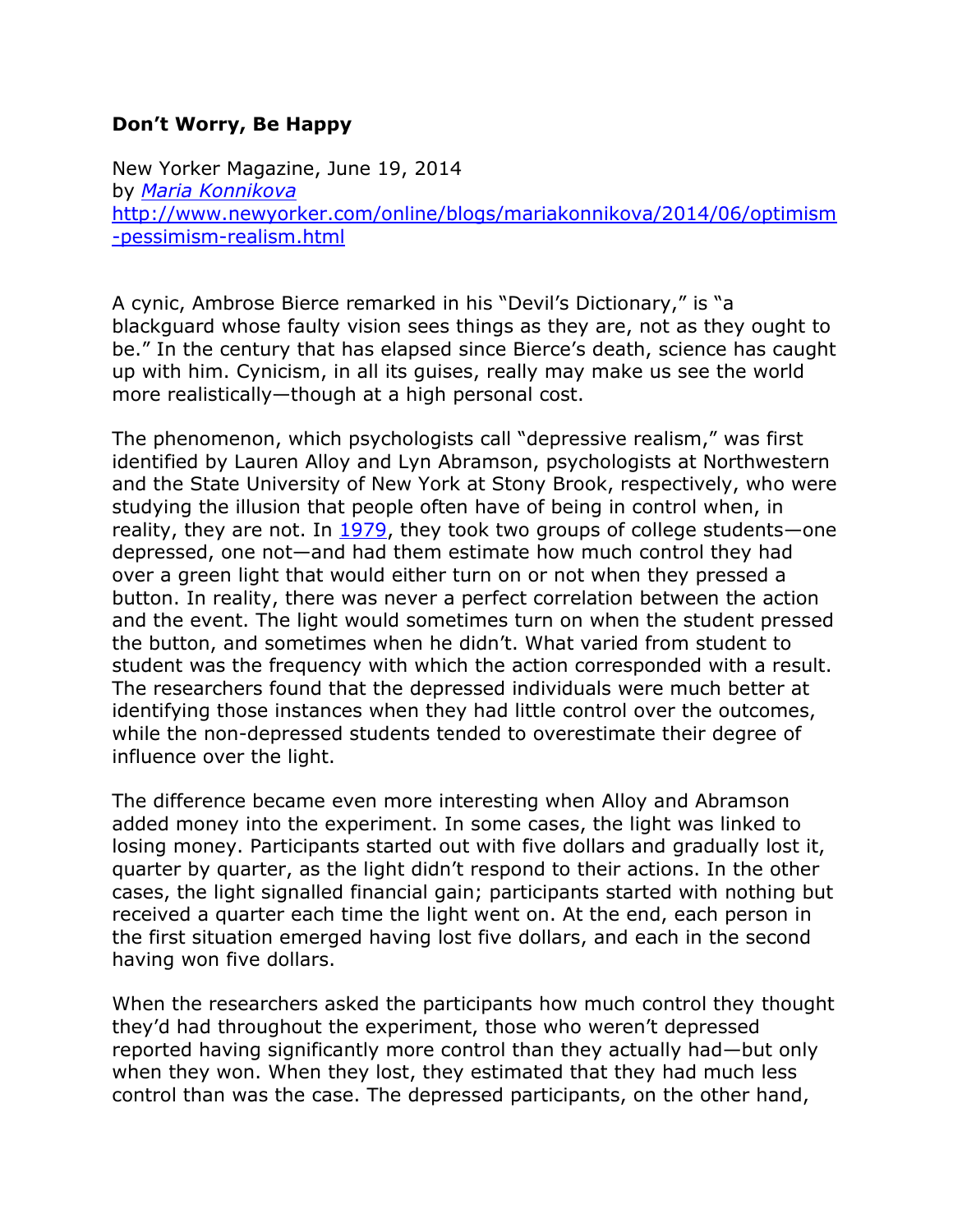were far more accurate in their judgments across the board. Depression, Alloy and Abramson concluded, had prevented an unwarranted illusion of control when someone won—and had provided a sense of responsibility when someone lost. In the years since Alloy and Abramson's initial studies, depressive realism has also been shown to arise from [general pessimism](http://www.cell.com/trends/cognitive-sciences/abstract/S1364-6613%2814%2900033-3) and, yes, from [cynicism.](http://www.neurology.org/content/early/2014/05/28/WNL.0000000000000528)

By [1992,](http://www.ncbi.nlm.nih.gov/pubmed/1583214) Alloy and Abramson had replicated their findings in numerous contexts and could take the logic further. Not only were depressed individuals more realistic in their judgments, they argued, but the very illusion of being in control held by those who weren't depressed was likely protecting them from depression in the first place. In other words, the rosecolored glow, no matter how unwarranted, helped people to maintain a healthier mental state. Depression bred objectivity. A lack of objectivity led to a healthier, more adaptive, and more resilient mind-set. In a 2004 [meta](http://www.ncbi.nlm.nih.gov/pubmed/15367078)[analysis,](http://www.ncbi.nlm.nih.gov/pubmed/15367078) Abramson and colleagues at the University of Wisconsin at Madison confirmed that the positivity bias held firm both internationally and in large non-student samples. The over-all effect, they concluded, "may represent one of the largest effect sizes demonstrated in psychological research on cognition to date."

Why would that be the case? As it turns out, the way we explain the world can have very real effects on our physical and emotional well-being—both positive and negative. It's a phenomenon that the Harvard University psychologist Daniel Gilbert has called the ["psychological immune system,"](http://www.wjh.harvard.edu/~dtg/Gilbert%20et%20al%20%28IMMUNE%20NEGLECT%29.pdf) a feedback loop between how we think and how we feel. If we think more optimistically, we tend to feel better, which in turn makes us think more optimistically.

The notion that our outlook on life is connected to our well-being is not a new one. In the **nineteen-sixties**, the University of Connecticut psychologist Julian Rotter proposed that we could view external events in one of two lights: either we controlled them or they were the result of something in the environment. He found that successful people tended to follow the same patterns. They took credit for successes, and they reasoned away negative events.

A decade later, the University of Massachusetts psychologists Bobbi Fibel and W. Daniel Hale [realized](http://psycnet.apa.org/index.cfm?fa=buy.optionToBuy&id=1979-25080-001) that the effect went even further: when you thought you'd do well over all—a mind-set that they termed a "generalized expectancy of success"—you were more likely to be shielded from negative life events. It didn't matter whether you were in control; what mattered was your belief that you had good things coming to you. Of course, optimistic people still get hit by lightning and run over by cars—and too much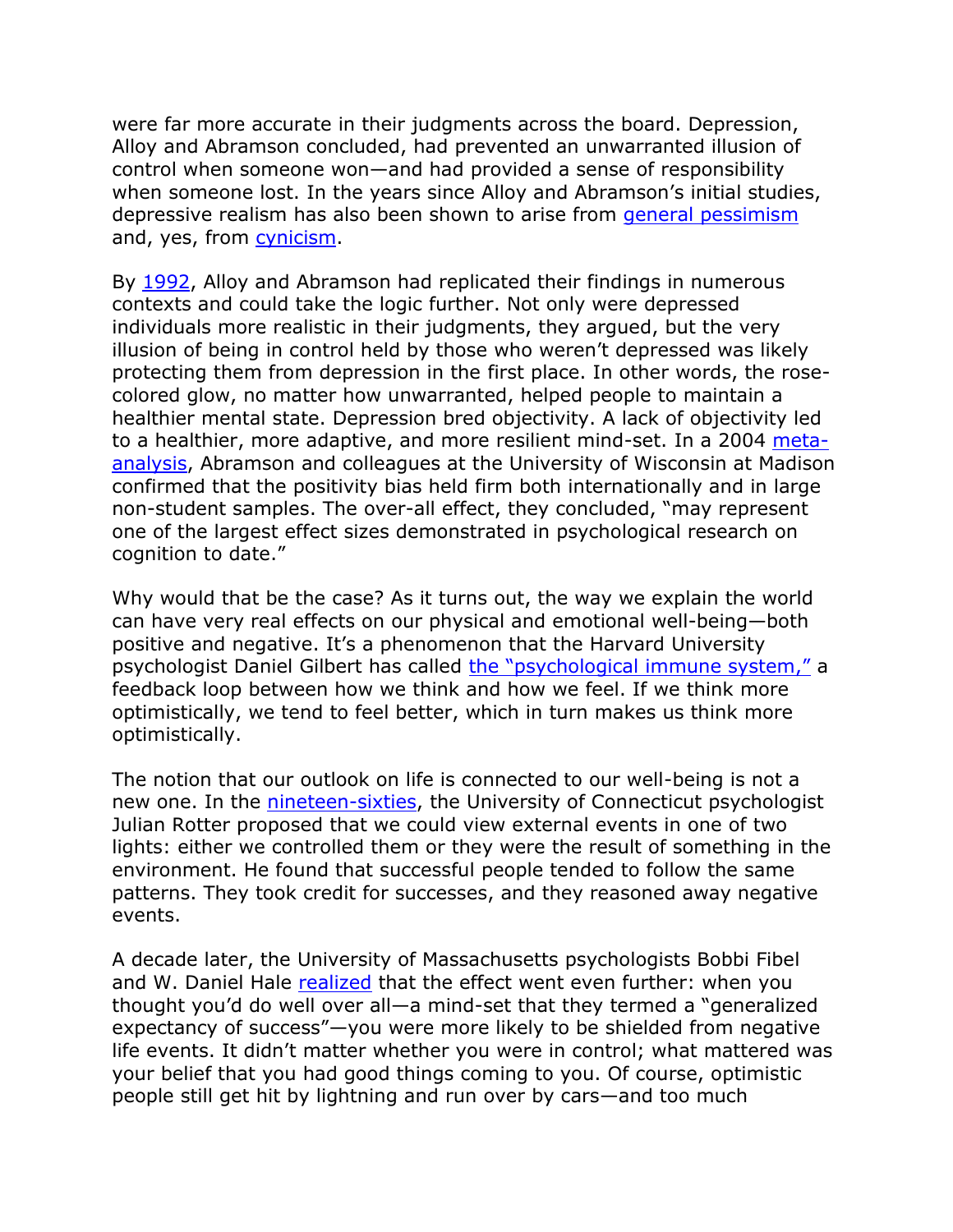optimism can result in the highly negative repercussions that often accompany overconfidence, from ruinous [financial](http://www.sciencedirect.com/science/article/pii/S0167487006001024) [choices](http://www.sciencedirect.com/science/article/pii/S0304405X08000251) to disastrous [political](journals.cambridge.org:action:displayAbstract%3FfromPage=online&aid=1963048&fileId=S0022381600005806) [missteps.](http://www.jstor.org/stable/3790955) But, Fibel and Hale found, positive expectations generally lead to positive results.

Most recently, the psychologists Michael Scheier and Charles Carver have [taken](http://www.ncbi.nlm.nih.gov/pubmed/4029106) the insight further still: the positive buffer comes from neither simply control nor expectation alone. Instead, it's your general outlook on life, or, as they call it, your "life orientation." Their Life Orientation Test, or LOT, measures how a person responds to a set of statements that range from "I hardly expect things to go my way" to "In uncertain times, I usually expect the best." Positive responses are associated with generalized success and negative responses are related to depression and helplessness. In a [review](/n%20the%20Power%20of%20Positive%20Thinking/%20The%20Benefits%20of%20Being%20Optimistic) of the health benefits of an optimistic life outlook, they found that a more positive—even if misguided—outlook was connected to an improved ability to deal with stressful events. What's more, it prevented the onset of depression to begin with: in a study of pregnant women who were followed throughout their last trimester and during the first three weeks after they gave birth, initial levels of optimism predicted the lower likelihood of postpartum depression. Likewise, college students who scored high on measures of optimism in a number of psychological assessments when they first arrived at school were doing better three months later. The effects can go beyond the purely mental. Men who were more optimistic prior to coronary-artery bypass surgery were less likely to suffer a heart attack during the operation and recovered more quickly afterward.

In a [review](http://www.cell.com/trends/cognitive-sciences/abstract/S1364-6613%2814%2900033-3) of the field that's due out this month, Carver and Scheier have further expanded their initial findings to show that increased optimism, after controlling for other factors, also leads to improved career success, strengthens friendships and marriages, protects against loneliness later in life, lowers the risk of heart disease and mortality in women over an eightyear period, protects against strokes, helps to reduce the need for rehospitalization following surgery, and improves sleep quality in children. In all cases, optimism serves as a shield, allowing us to see the world in a light that is more conducive to our own mental and physical well-being.

It all comes back, [Daniel Gilbert says,](http://psycnet.apa.org/journals/emo/9/2/277/) to expectations. When we expect to do well, we push on. When we set our sights lower, we balk at signs of resistance. Depressive realists and cynics set themselves lower goals to begin with and then give up when they find that they are falling short. As everyone's favorite pessimist, A. A. Milne's Eeyore, tells Pooh, "We can't all, and some of us don't. That's all there is to it." Eeyore doesn't find his tail or his house or much of anything, really; his expectations are so low that the effort doesn't seem worth it. The negative view is self-fulfilling: you set